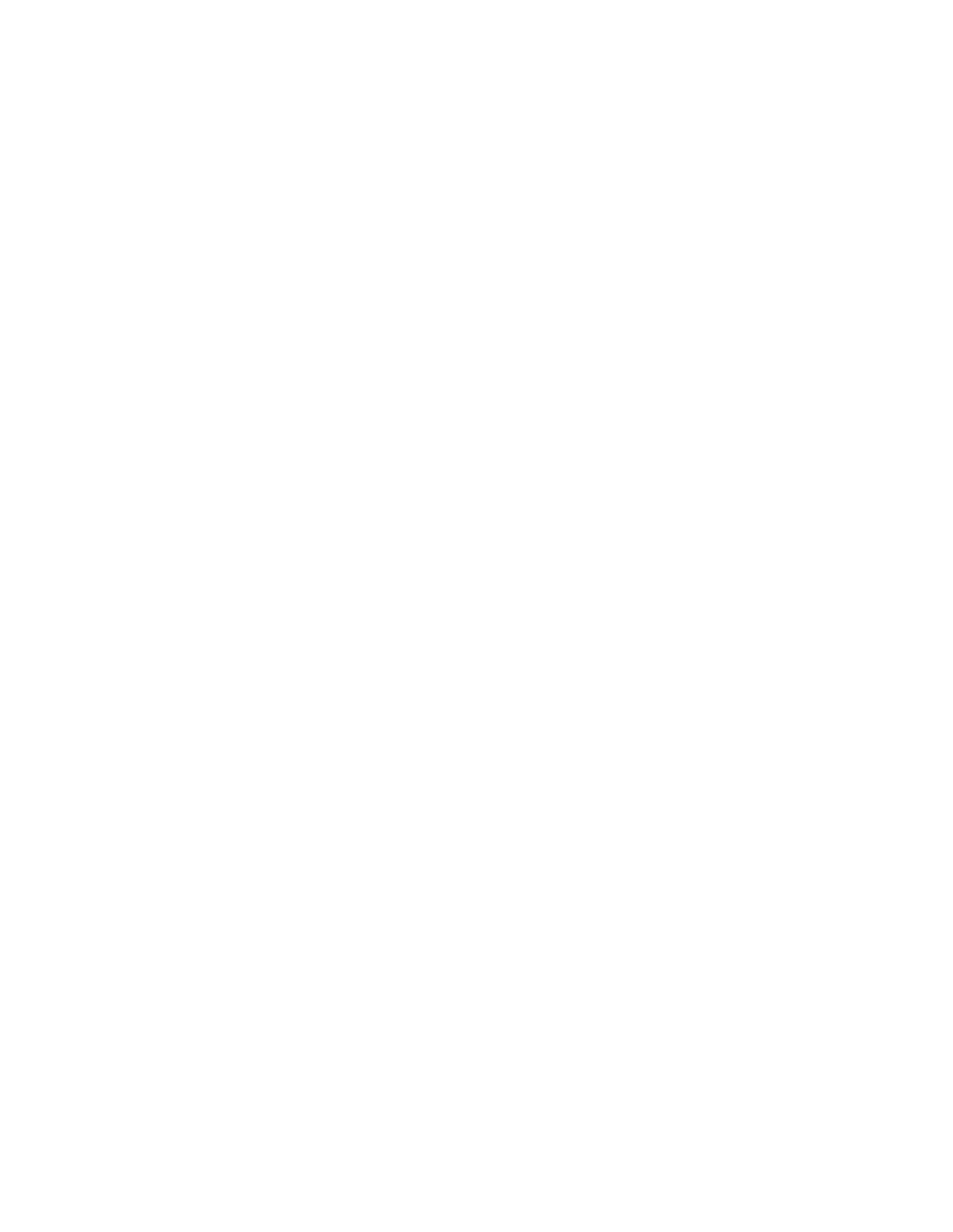# CENTRAL PARENT COUNCIL COLD SPRING HARBOR SCHOOL DISTRICT STATUS AND RESOLUTION REPORT - September 7, 2017

DISTRICT ITEMS 2017-2018 DISTRICT GOALS – ONGOING, adopted July 11, 2017 (see Board website for full goals handout)

Instructional Goal

- To examine and further develop our current K-12 curricula to ensure cohesive instruction aligned with Next Generation English Language Arts and Mathematics Learning standards, Next Generation Science Standards, and the Social Studies C-3 Framework,
- To develop a K-12 research and writing continuum to ensure that all students are engaging in thoughtful and original research at all levels.
- To further enhance our Science Research program to provide interested students with the opportunity to engage in high level research and compete in national science competitions (Siemens, Regeneron, etc.)
- To examine our current Junior High School program to determine if the structure of the time and support for our early adolescent students represents an optimal design.

#### Technology

To implement Creative Learning Labs in all elementary schools to support student learning, collaboration, critical thinking and research.

To expand our emphasis on thoughtful use of technology, including the establishment of the position of, Executive Director of Instructional and Administrative Technology, to support student-centered learning, small group instruction, and inquiry-based research for students at all grade levels.

#### Professional Development

To provide continuous and comprehensive support and professional learning through the implementation of a four year Mentoring Program for teachers new to Cold Spring Harbor.

#### **Health/Wellness/Safety**

To maximize the impact of our social and emotional programs, as well as that of the efforts of our staff, including a newly added psychologist at the Junior High Level, to promote healthy and safe decisions in our students.

To implement the Too Good For Drugs in the Substance Abuse Prevention Program (SAPP) in grades 8 and 9 as a means of addressing the issues of drug and alcohol use.

#### Facilities

To revisit and review the next steps to improve our facilities to address academic, physical education, and wellness programs as well as the areas of security and energy efficiency.

#### Finance

To continue to navigate the impact of the tax cap and recent developments in the changes to state aid formulas to ensure the financial health of the district in the long-term.

TEACHER ITEMS None

PARENT ITEMS None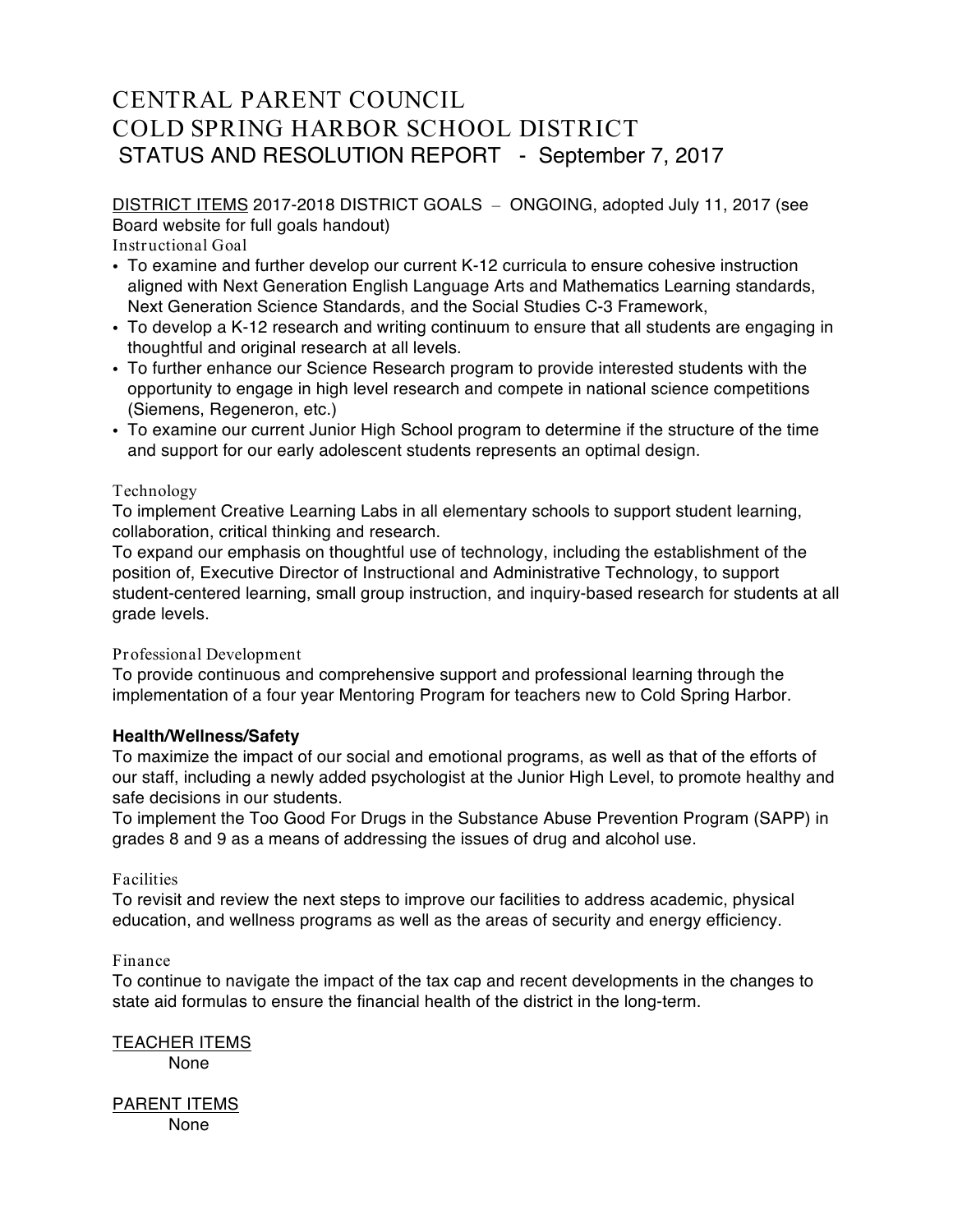### OTHER DISTRICT ITEMS

#### *Code of Conduct*

• Code of Conduct will now be three meetings instead of two, allowing for more age appropriate lessons in each of them. The meetings are divided by Jr. High, JV and Varsity.

#### *Pride Survey*

• The district will conduct a Pride Survey which will include questions about bullying, level of comfort while at school, whether there is an adult the student is able to go to when issues arise. The survey also addresses issues of alcohol and substance abuse.

#### *Vaping*

- Vaping will be addressed on the first day of school in a direct way. This will serve as notification of the policy so that all students are aware of the policy.
- Violations will be discussed with parents first, another violation will result in punishment.
- The policy has been adjusted to reflect vaping as a new use of tobacco/drugs and the agenda book has also been edited.

#### *Next Gen Standards*

- The new directors of Humanities Theresa Donohue and STEM Meredyth Hansen will be working to address the standards with the teachers.
- There will also be a roll out of the new Social Studies Standards.
- The administration will also be working to ensure that research and writing are done consistently over the years.

### *Curriculum Committee*

• CPC and the Administration will work on a document to establish this committee for next year.

### *Jr. High Programs*

- The administration will be looking at supports and structures in the jr. high.
- The Guidance Counselor, Dr. Brown and a full time psychologist will be located in the J. Wing.
- There will be a revamping of orientation which will include team building activities. Nancy Dodo, a middle level consultant will be working with teachers to prepare for this orientation.
- 7th graders will now also have a trip to Caumsett for team-building.
- Teachers will be attending more middle level conferences.

#### *Science Research Course*

27 children are signed up. 1/2 of them engaged in summer labs.

#### *Creative Learning Labs*

• These labs have been constructed at West Side and Lloyd Harbor. Each has a sound proof booth for recording. The CSH ED Foundation has sponsored these.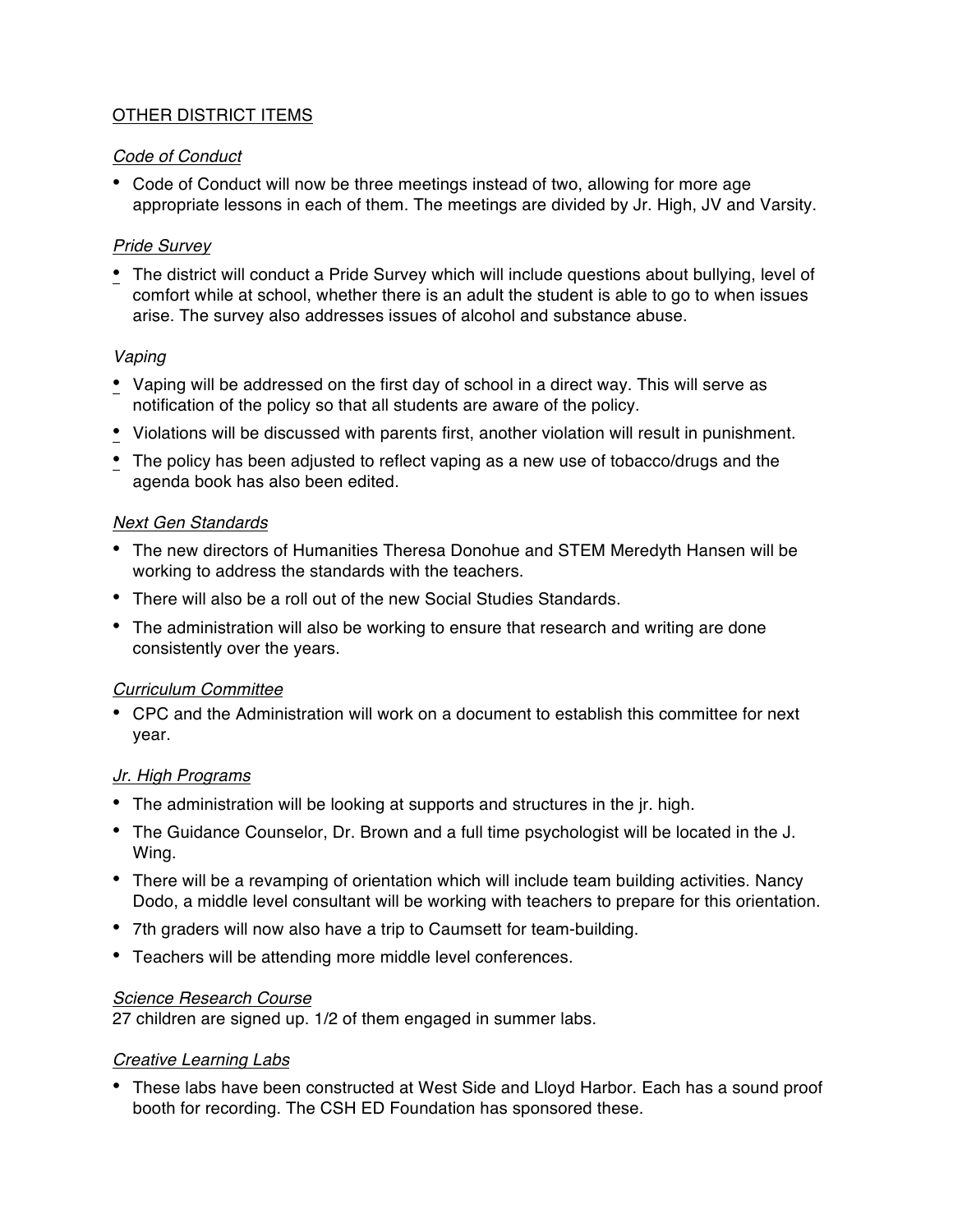- The goal is that all classrooms will look like this in the future.
- Goosehill's Library received similar furniture and additional technology.
- Similar spaces will be created in the Jr./Sr. High.

#### *Athletics Schedule*

- The administration and athletic director will look into providing students more flexibility in the jr. high so that an athletic commitment and a theater commitment aren't mutually exclusive.
- Wendi DeSchutter met with Mr. Bongino about sports scheduling during vacations.

## *FLES*

- FLES teachers conducted a summer curriculum writing project.

#### *Science Education*

- STEM director will look at trajectory for students to determine placement for physics, evaluate earth science for all, determine timing for accelerated biology.

### *Ongoing:*

*Returning Tests Science education in elementary school Sport Facility Tutoring*

#### *Previous topics:*

*Athletics Scheduling, Busing, Class Sizes, CPC Accessibility, Drivers' Education, Downtime near holiday breaks, Drugs, Flood at HS, 7th Grade Honor Roll, 8th Grade Accelerated Math, Security,*

*Teacher recruitment & retention, Test Scores, Rankings, Lead Testing*

# **CPC MEMBER ORGANIZATION REPORTS- September 2017**

### **GOOSEHILL (GPFA)**

Goosehill is off to a great start with 213 students. Our Back to School Night is tonight, Thursday, 9/7/17 and our Welcome Picnic with bouncy houses, a DJ and pizza is tomorrow, Friday 9/8/17 from 4:30-6:30. Please join us for our Welcome Tea on Wednesday 9/13 at 10 am.

### **WESTSIDE (WSSPTG)**

- West Side welcomed 10 new families and 13 new students this month.

- Our new outdoor play space, which was funded by the PTG, is ready for the children to enjoy at the start of the school year! This play area will be available to the children all year, as it is plowable in the winter months.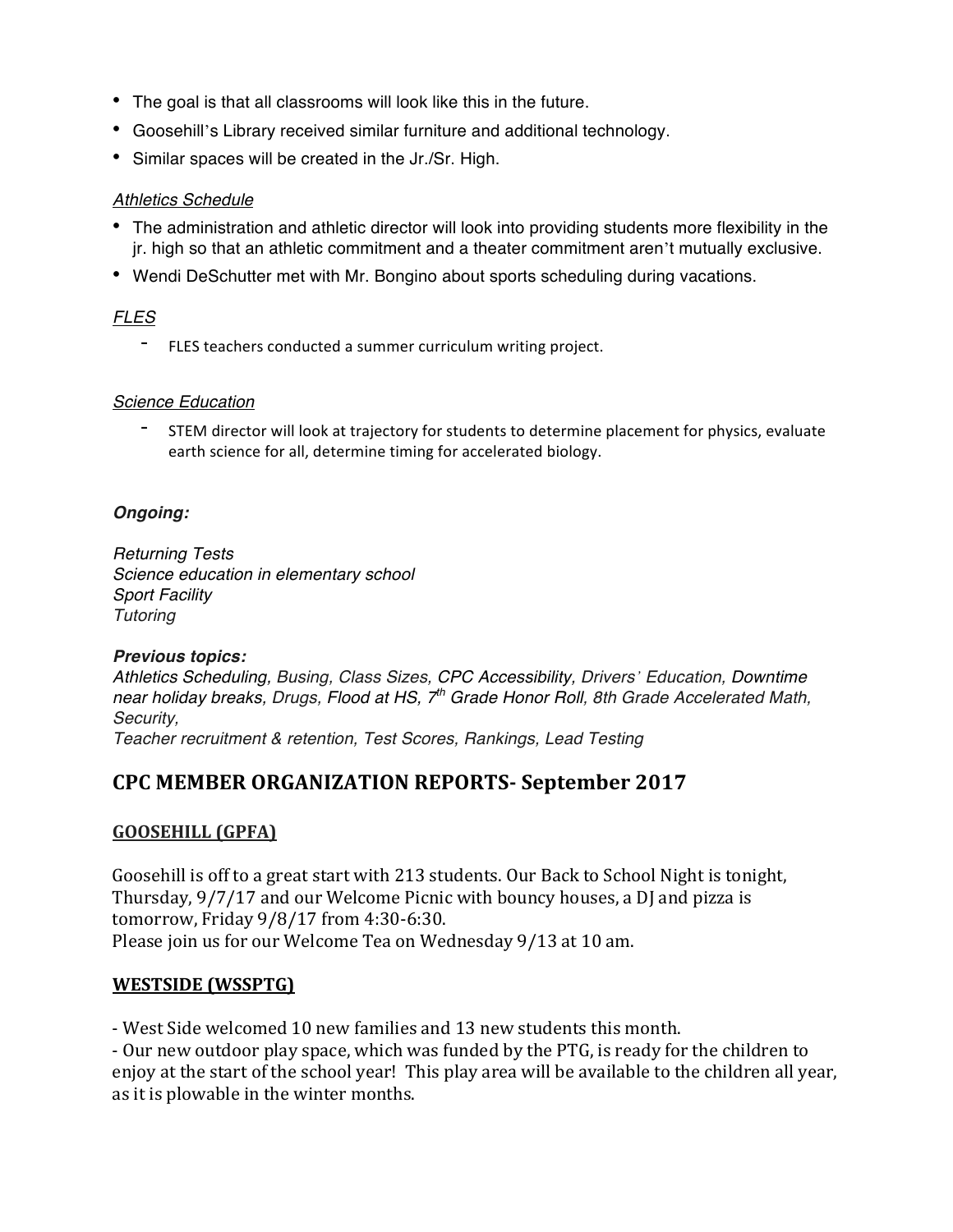- Our Beautification Committee planted flowers in front of the school to welcome the staff and students at the start of the school year!

- Our West Side garden summer co-op went very well. Thanks to the families who volunteered to tend to the garden many delicious vegetables were harvested this summer. The tomatoes will be used to make sauce for our Tomato Sauce Day.

- Our first PTG Meeting/Breakfast will be held Monday, September 11th, beginning at 9am with our Committee Chair meeting followed by our general meeting.

- Our biggest fundraiser, the West Side Win cocktail party, will be held on October 13th at the Parziale residence. The winners of the raffle will be announced then. Thanks to Alison Monaco and Allison Standerwick for chairing this important event.

- We will welcome back families at Back to School Night, scheduled for Wednesday, September 27th.

## **LLOYD HARBOR (LHSPTG)**

The LHSPTG is excited for the new school year to begin! We hosted the New Student Orientation which was held on the 28th of August and welcomed 16 new families to our school. This event was organized by Jill Einhorn. It was highly attended and a great success!

September and October are busy months at LLoyd Harbor as we have many events coming up! The 2nd Grade Welcome was held on the first day of school, the Welcome Back Tea on September 14th, Back to School Night on September 27th, the Fall Festival in October and our annual fundraiser Lloyd Harbor Unites. This year we have changed our event and are holding the cocktail party at a private residence. We also have some wonderful raffle prizes that we are excited to share with Lloyd Harbor Parents!

We are looking forward to a great school year!

### **JUNIOR/SENIOR HIGH SCHOOL (CFA)**

Welcome Back! September is always a busy month at the  $\lfloor r / \text{Sr High School.} \rfloor$ 

Most importantly, we are welcoming our new Principal, Jim Bolen. Come meet him at our first CFA meeting of the year on Oct. 3 at 9:30am.

We are excited to have planned our first CFA Welcome Back Party. It is at the home of Sheila Acker on Friday, Sept. 15 from 6:00pm - 9:00pm. There will be food and cocktails. Please stop by and say hello to old and new friends. If you are new to the  $\Gamma/$ Sr High School, stop by and meet some new friends.

The Code of Conduct meetings are scheduled for Sept. 6 (Varsity), Sept. 13 (JV), and Sept. 18 (Jr High).

Back to School Nights are Sept 14 (Jr High) and Sept. 28 (HS).

And finally, the CFA prepares a Welcome Back Breakfast for all the staff on Sept. 20.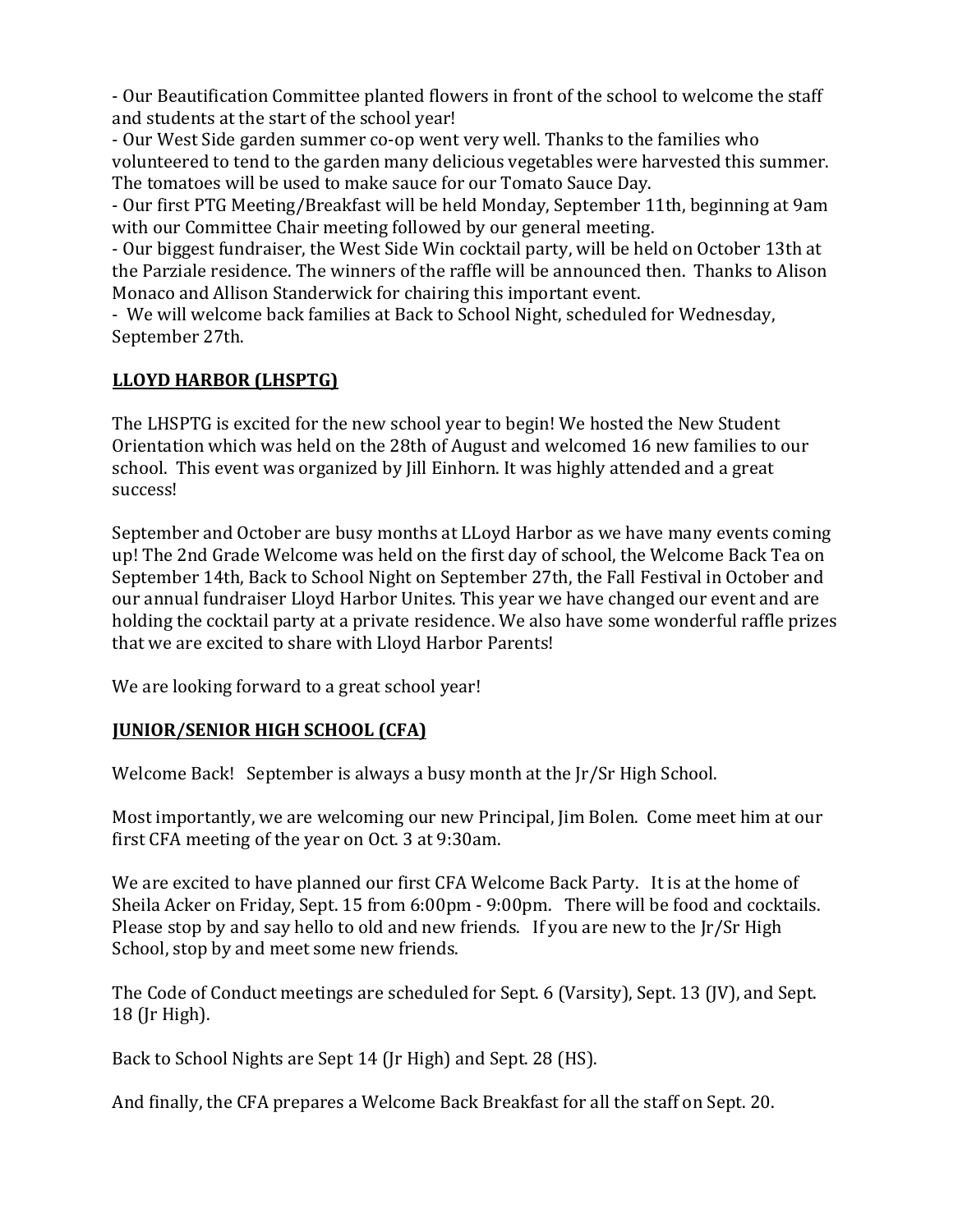# **SEPTO**

The Cold Spring Harbor Special Education Parent Teach Organization (SEPTO) is a new organization and  $501(c)(3)$ . CSH SEPTO is a district wide PTO. It is comprised of parents, teachers and administrators, who support a greater awareness of special education. The goal of SEPTO is to provide parents and teachers the ability to obtain information, discuss issues, and improve academic and social experiences for all of our children. SEPTO membership forms will be backpacked home for each of the lower schools and promoted through weekly communications.

Over the summer the new SEPTO board met and did the following:

- Last week we delivered Welcome Baskets to each school with supplies and special treats.
- Reviewed bylaws
- Creating a Parent Handbook with information about the Special Education process

## Upcoming events:

- SEPTO will be a charity partner for the Rise of the Jack O'Lanterns. By using the code www.therise.org/32855, you can support SEPTO and depending on the day and time you choose, you can save up to 50% of your order. The code is good for The Rise at Old Westbury Gardens and the new NYC location on Governor's Island. Any questions please email cshsepto@gmail.com
- Our first SEPTO meeting of the year on Tuesday, September 26th Meet & Greet with Special Education Staff in the District Office community room.
- Other Calendar Dates for 2017-2018 are:
	- $\circ$  Tuesday, September 26th Meet & Greet with Special Education Staff
	- o Tuesday, October 17th Developmental Milestones & Your Child
	- o Friday, November 17th Taste of the Town, 7pm
	- o Sunday, November 19th SEPTO Private Movie Screening, Wonder, 10 AM
	- $\circ$  Monday, January 22nd Reading Specialist\*
	- o Tuesday, February 13th Preparing for your IEP Meeting

## **CULTURAL ARTS COMMITTEE (CAC)**

For September, *Journeys in American Indian Territory* is coming to West Side School on September 29th for the 4th grade.

### **COLD SPRING HARBOR EDUCATIONAL FOUNDATION (CSHEF)**

Thank YOU! Due to the amazing support of the community this was a very busy summer for the Foundation. Through the generosity of our supporters we awarded over \$200,000.00 in grants this past July-all going towards projects that touch every school in the district. Through our partnership with the District Leadership, and support of the Board of Education we are thrilled to be impacting the education of all students. See the exciting details below!

### *Goosehill Primary School*

The addition of 24 iPads will enable ready access to digital and analog materials in the Library Media Center as well as the science room. Students and teachers will have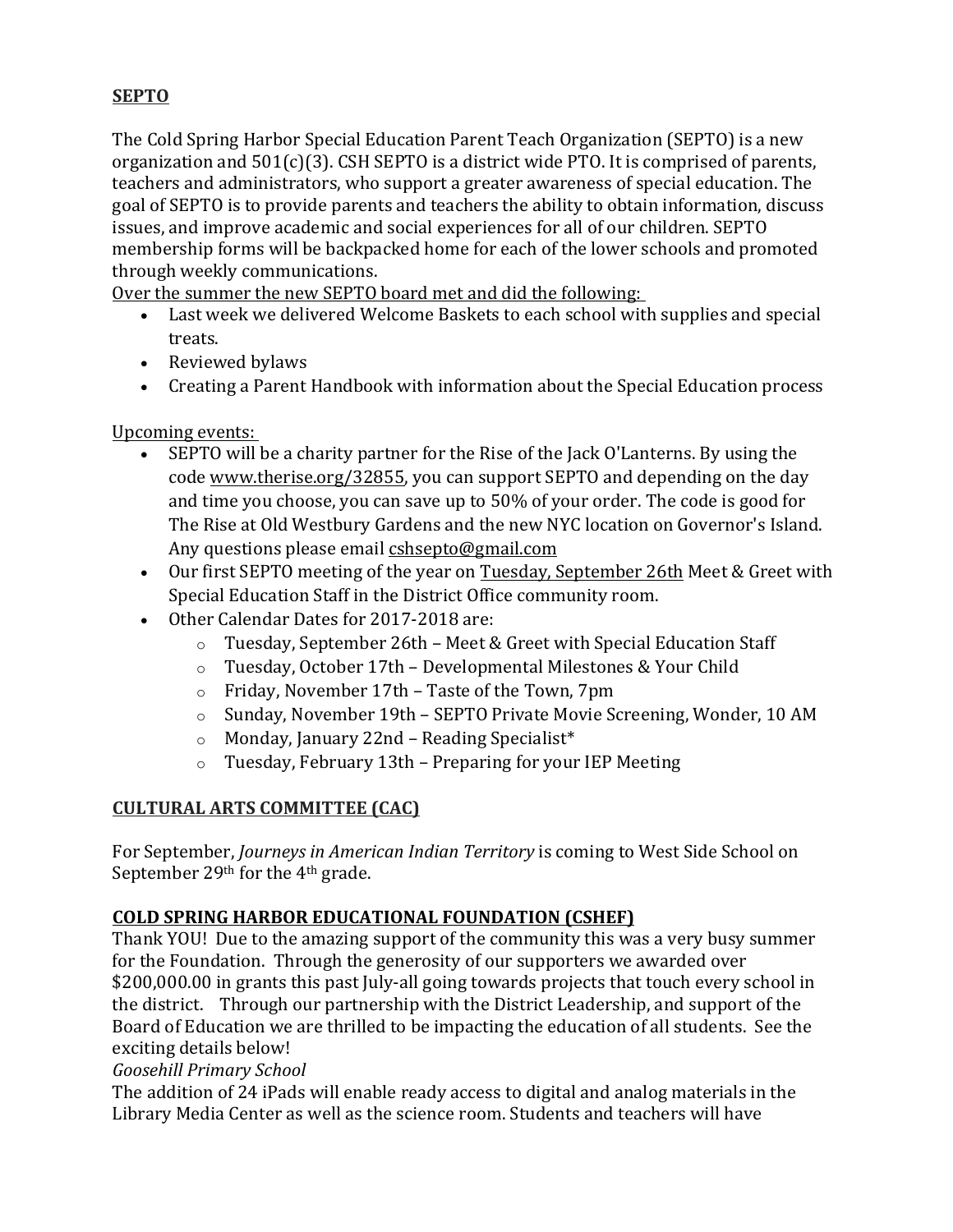continued access to iPads in their classrooms, with additional access to class sets of iPads in both the Library Media Center and the science room. All spaces will house the necessary charging and storage units as well.

*Lloyd Harbor and West Side Schools*

Creative Learning Labs are being unveiled at Lloyd Harbor and West Side Schools this fall. The Foundation's donation of  $$150,000.00$  covers the cost of all technology equipment and furniture needed to realize the district goal of "Voice and Choice" for all students. In all, this project would support newly designed spaces in Lloyd Harbor and West Side Elementary Schools. The furniture and technologies mentioned will provide multiple opportunities for engaging in project-based learning across all disciplines. This consistent plan across our elementary schools will ensure that all students are impacted and experience this type of environment regularly.

## *CSH Jr/Sr High School*

On August 24th all incoming 7th and 9th grades students picked up their personal Chromebooks. Once again as a result of our supporters who place education among their top priority, this year \$57,709.08 provided all students in those grades with a necessary tool to advance learning and college prep. This grant was in addition to the \$100,904.40 donated last year to fund Phase 1 of the initiative. That support provided 500 Chromebooks, 30 charging carts and 250 cases for use by the 7th and 8th grade classes. This year those full set class carts will be available to the balance of the building for use in addition to the technology already available. Through use of these tools the District goal of increasing and expanding the integration of technology to enhance student learning, and support continuous cohesive curriculum for students is promoted.

Our students will benefit from all of the tools and devices listed above by learning:

- Technology Skills: ability to navigate online learning environments
- Data/Information/Creation: ability to identify and utilize available information resources that support the development of their digital literacy skills
- Collaboration: ability to collaborate with one another and with experts around the world both online and in-person.

This access will also allow teachers to enhance instruction through use of blended learning models, increase opportunities for personalized learning and support collaborative projectbased learning and research.

We are looking forward to another great year and hope you will join us in supporting our children.

# **FOCUS**

On 10/19, Dr. Dewey, neuroscientist, will be our speaker, to talk about the effects of substance use. Daytime session for  $11<sup>th</sup>$  and  $12<sup>th</sup>$  graders and an evening session will be open to the community.

Also, all parents will be given a drug/alchohol pamphlet at Back to School Night. We recommend that you share it with your children.

**ARTS BOOSTER CLUB (ABC)**

Nothing reported